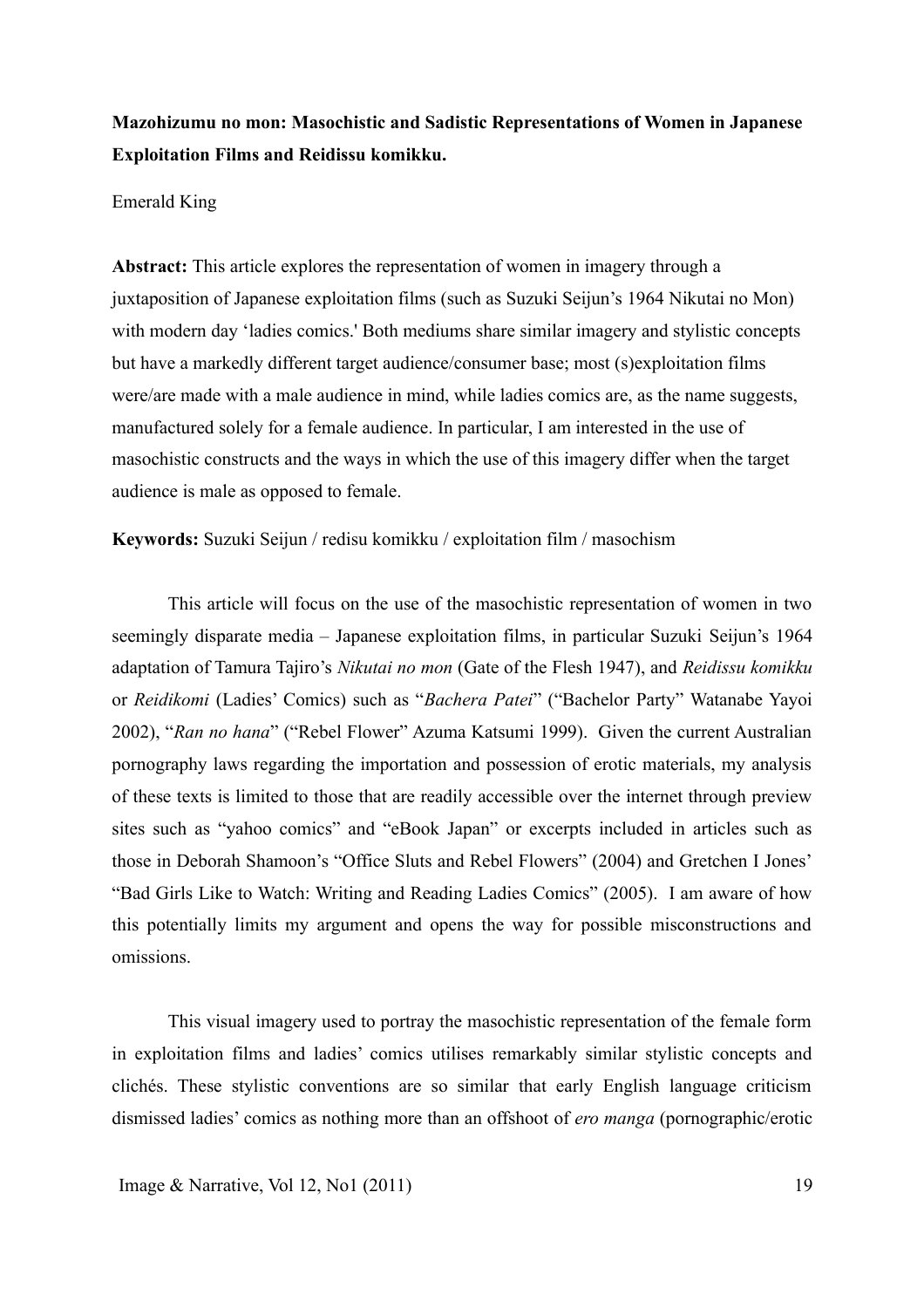manga predominately aimed at a male audience). Anne Allison writes in her 1996 book *Permitted and Prohibited Desires: Mothers, Comics and Censorship in Japan* that the narratives and images in ladies comics are 'not significantly different' to those in *ero manga*' (Allison 1996, 185 n. II). However, it is my belief that there is a vast gulf between the intent with which the two mediums this article will examine are created; not to mention their target audiences and consumer bases. Exploitation films (or in this case (s)exploitation films) are generally aimed at a male audience. Indeed Japanese director Hamano Sachi goes as far as to say that 'if you look at the studio system [that exits in Japan] it is possible to say that Japanese movies exist for a male audience.<sup>1</sup> Ladies' comics, as the name suggests, are written with women in mind. This article will look first at the conventions of (s) exploitation films and the work of Suziki Seijin before turning to examine the hallmarks of ladies' comics in the form of an overview of the genre. It is my endeavour to explore how the use of same or similar images of, for example, a woman bound and tortured differs when the target audience is female as opposed to male.

# **Masochism**

Before undertaking this project, it is important to briefly define the term masochism; the aesthetics and constructs it entails and its complete incompatibility with sadism. Furthermore it is necessary to take note of the ways in which the term 'masochism' has been adopted by the Japanese language. In his 1886 study on sexual aberration, *Psycopathia Sexualis*, Richard von Krafft-Ebing coined the term 'masochism,' naming it for German author Leopold von Sacher-Masoch. In the same work, Krafft-Ebing also created the term 'sadism' for the work of the Marquis de Sade setting the precedent of associating masochism with sadism in the process.<sup>2</sup> This convention was followed by Sigmund Freud in his earlier essays as he further defined masochism in terms of what sadism is/was not. It was not until 1967 that masochism was re-defined in terms of the work of Sacher-Masoch by Gilles Deleuze in his essay "Coldness and Cruelty." Deleuze shows that 'to correctly define masochism … as an aesthetic, its formal patterns must be recognised as indicative of a unique underlying psychoanalytic structure' (Deleuze 1991, 65; Studler 1998, 14). According to his analysis, masochism is 'above all formal and dramatic; … its peculiar pleasure-pain complex is determined by a peculiar kind of formalism and its experience of guilt by a specific story'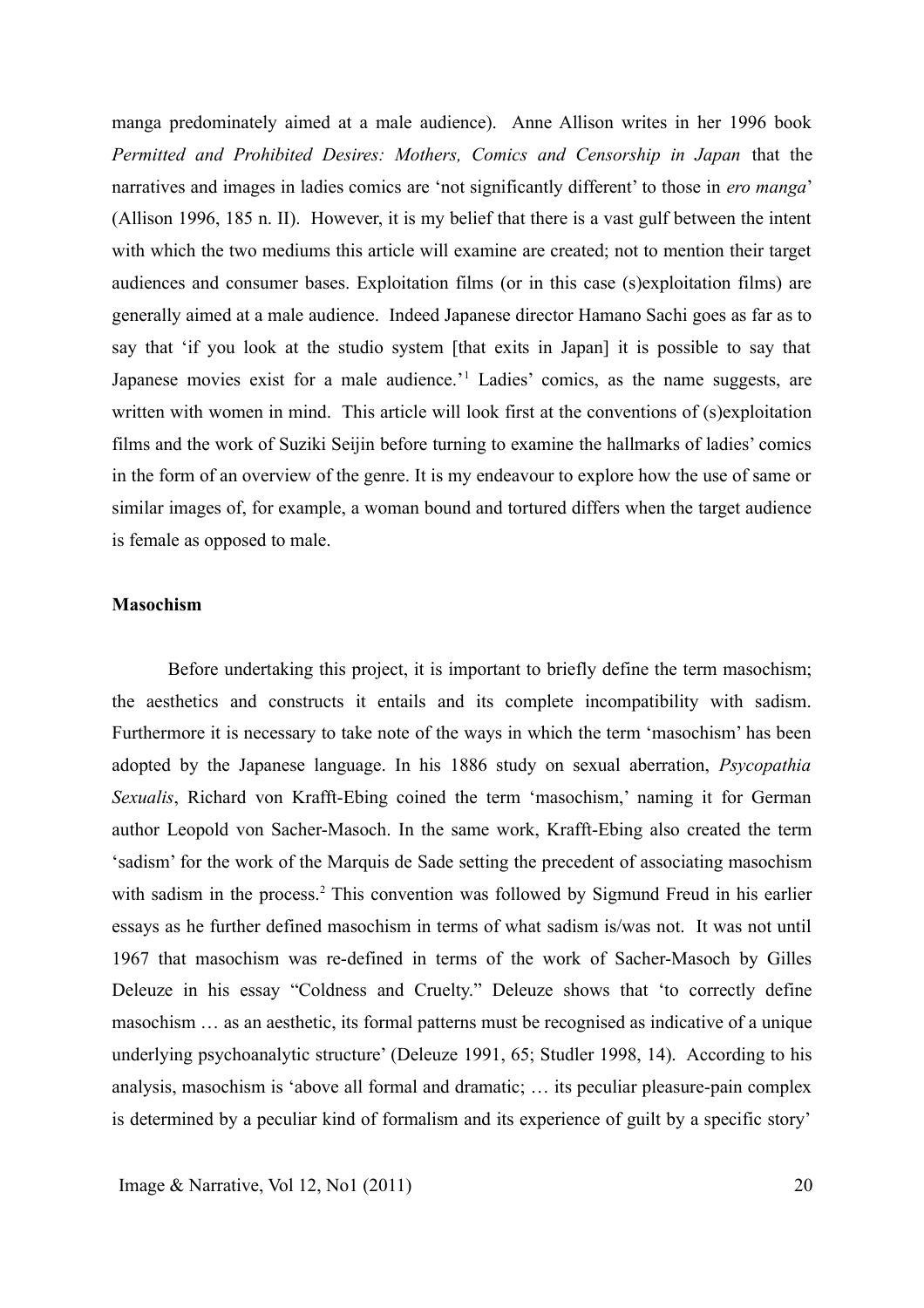(Deleuze 1991, 109). Masochism cannot be defined purely as 'erotogenic and sensuous' that is in terms of pleasure/pain, nor as 'moral and sentimental,' i.e. guilt/punishment (*ibid*.). Rather than being characterised by pleasure in discomfort as is widely believed, masochism is more accurately pleasure in the expectation of discomfort (Reik 1949, 67). In addition to his reading of Sacher-Masoch texts, Deleuze draws on the work of Theodore Reik to further his theories on the masochistic aesthetic. In *Masochism in Modern Man* Reik outlines what he refers to as the three main characteristics of masochism namely: 'the *special significance of phantasy*, the *suspense factor* (that is the necessity of a certain course of excitement), and the *demonstrative feature*' (Reik 1949, 44 – his italics). Deleuze builds on these characteristics, stating that masochism is also contractual and educational (Deleuze 1991, 134). Even though the masochist surrenders certain rights, this contract ensures that their desires and needs will be met by those they choose to administer pain (Deleuze 1991, 109).

The masochistic partnership is made up of the masochist and their 'torturer.'<sup>3</sup> This torturer can never be a true sadist as their ultimate purpose is to ensure that the masochist will derive pleasure from their actions, however physically or emotionally painful (Deleuze 1991, 41-16). In most theories on masochism, this torturer is constructed as a female. What does this mean if the imagery these theories will be used to examine is of masochistic females? What does it mean to be a female masochist? Freud theorised that women are 'natural masochists' due to their passivity and their 'phantasies of … being sexually overpowered, of becoming impregnated' (Reik 1949, 197) however this idea is rejected by both Deleuze and Reik, given that in any masochistic relationship the actual balance of power, as opposed to that which belongs inside the realm of the fantasy, lies not with the 'torturer' but with the masochist. Despite the claims of critics such as Michelle A Massé, masochism in the female is not always the 'end result of a long and varyingly successful cultural training' in which a woman finds her 'virtue in renunciation' and 'teaches other women to do so as well' (1992, 3).

The work of Daniel Lagache can help to clarify Deleuze's theories regarding 'gender difference' and the 'dynamics of the masochistic fantasy' (Studlar 1988, 15) For Lagache, masochism is a 'search for submission' in which the masochist takes the position of the child in 'an alliance modelled directly on a parent child/relationship' (Lagache, 112). If this is the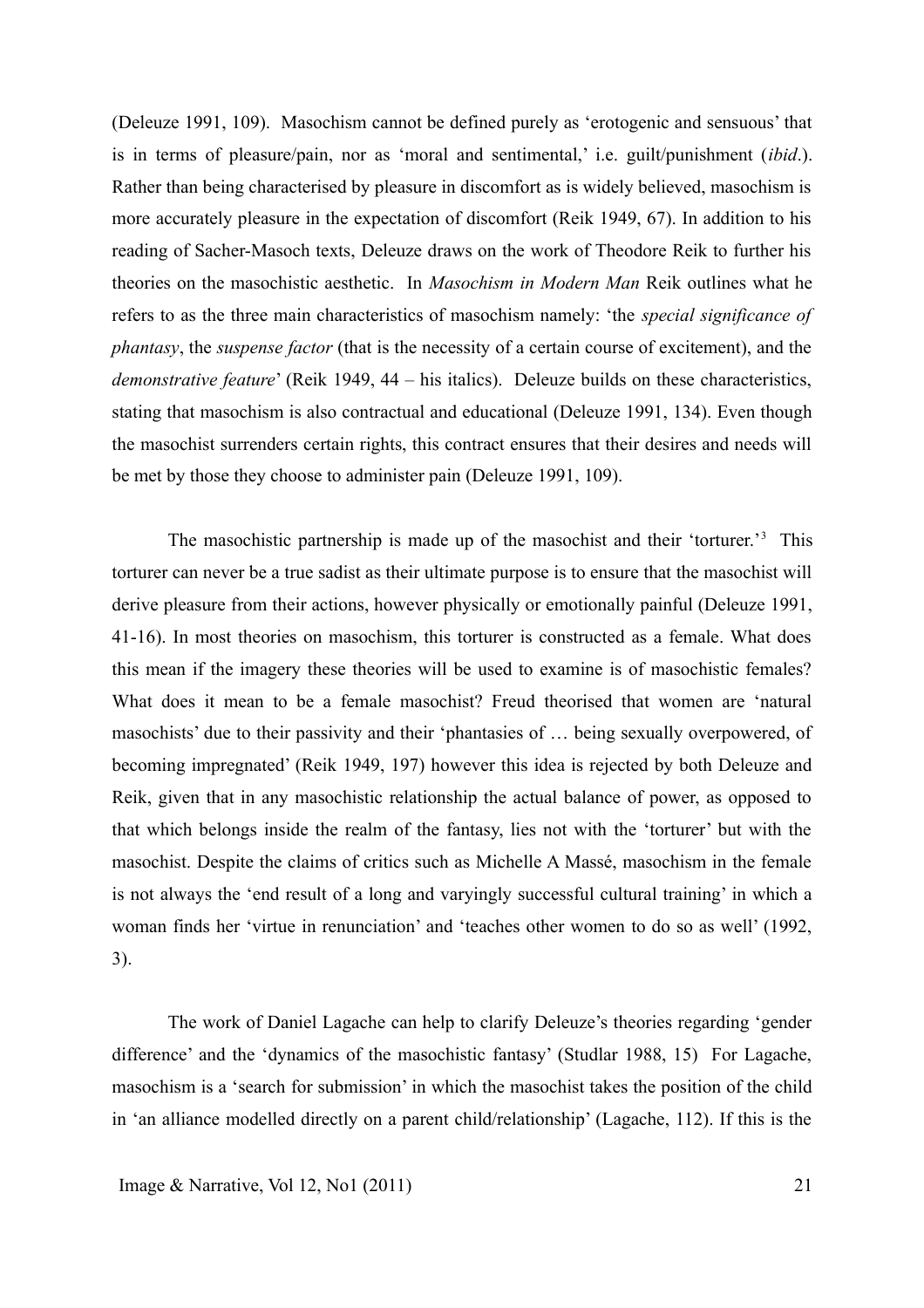case, and masochism is seen as parental rather than maternal or paternal, then the gender problem of the torturer/tortured is partly removed.

In Japanese language, both the terms 'masochism' and 'sadism' have been adopted largely intact. Both the Japanese pronunciation, '*mazohizumu*,' '*sadeizumu*,' and usage are remarkably similar to the English language usage of the terms. This is something that is quite astonishing given the discrepancy between the original language usage and the Japanese usage of some adopted words – consider '*manshon*' from the English 'mansion' meaning a (usually very small one roomed) apartment or condominium. '*Mazohizumu*' is often shortened to '*mazoho*'*,* or 'M,' pronounced '*emmu*,' and can be assigned to someone as a personality type, particularly in the dating scene.<sup>4</sup>

#### **Nikutai no mon**

The 1964 film adaptation of *Nikutai no mon* opens, as in Tamura Tajiro's 1947 novel, like a 'trashy novel replete with prostitutes, gangsters, tattoos, fighting girl gangs and the underworld' (Slaymaker 2004, 57). Set in an impoverished post WWII Tokyo ghetto it follows the story of Borneo Maya as she struggles to find a sense of place and belonging. She falls in with a band of prostitutes led by the scarlet clad Omasa no Sen whose only proviso is that if Maya wants to join her gang, she must follow the group's rules: no pimps, protect the group's territory, protect the burnt out house in which they live and, above all else, no sex for free. The arrival of ex-soldier-turned-thief Ibuki Shintarō spells an end to the girls' easy camaraderie, ultimately resulting in Maya's return to outcast status at the end of the film. Planned as an adult release<sup>5</sup> or '*roman porno*' (Mes and Sharp 2005, 16) the film is easily identified as a studio exploitation film. Admittedly the word 'exploitation' - and the related film genres 'blacksploitation' and 'sexploitation' - often carries negative connotations, 'especially in the wake of feminism and its influence on film criticism' (Thrower 2007, 12). There is something sinister about the term (*ibid.*). It is easy to infer that it is the cast and crew, especially the female members given industry's love of onscreen nudity, who are being exploited. However, the name is actually derived from the practice of exploiting 'a) the financial possibilities of a particular genre, b) current social issues in order to create a topical story line, c) or to capitalise on existing market success of a particular franchise' (*ibid.*) Put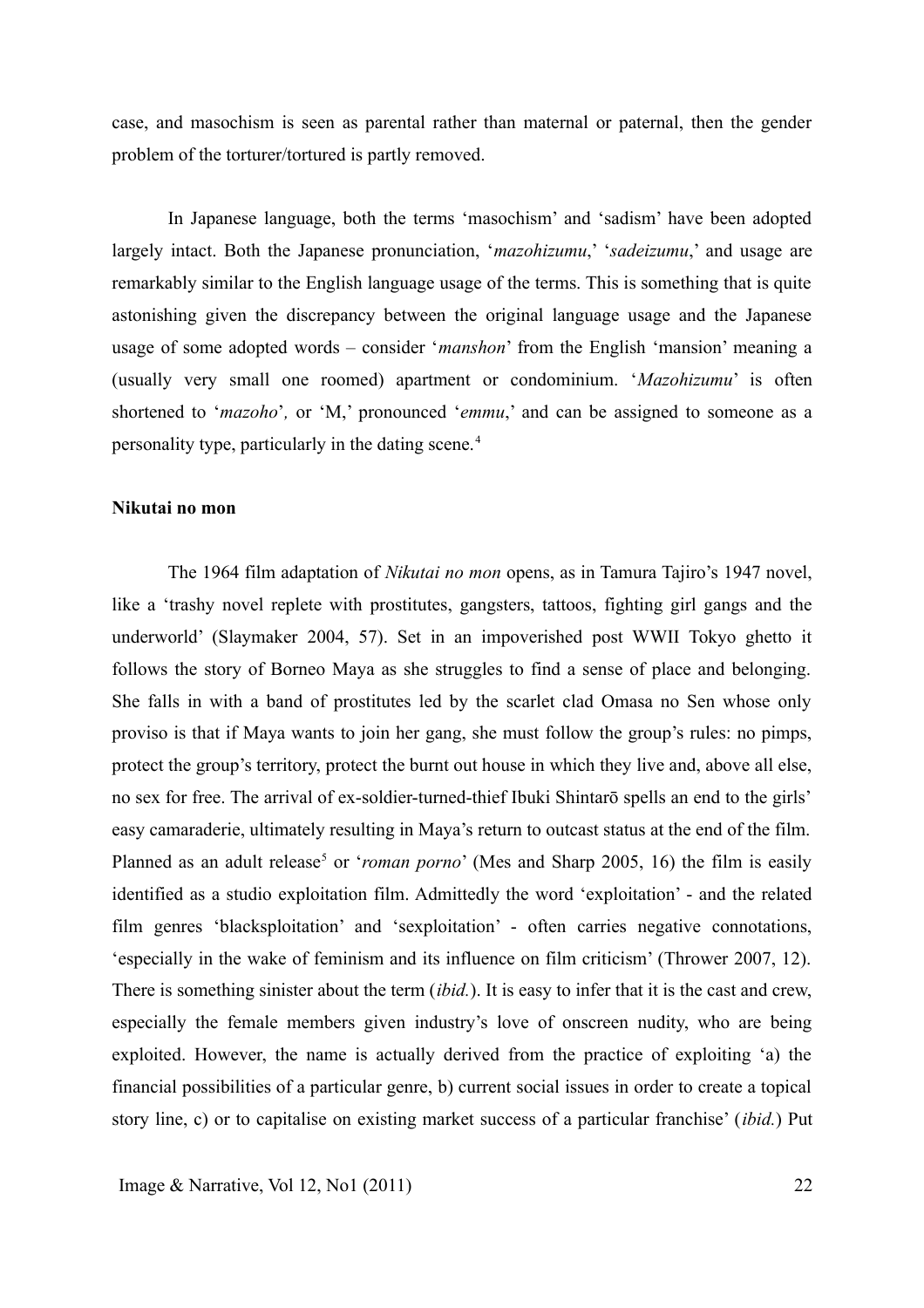simply, it is the exploitation of the unwitting audience which gives 'exploitation' films their title, not any exploitation of workers in the industry.<sup>6</sup>

Although *Nikutai no mon* was made under the hierarchical studio system then current in Japan at Nikkatsu Studios, the lack of budget and time allowed for the film by the studio adds to the exploitative nature of the piece. Suzuki himself notes that his films where 'B category' (Mes and Sharp 2005, 7). As a result of the studio system's practice of assigning not only scripts to directors, but also entire, often non-negotiable, casts and shooting timeline, Suzuki was forced to exploit not only the audience but also the studio system.

With its heavy reliance on naked female flesh and flogging scenes, *Nikutai no mon* appears at first glance to be a sadistic revel in which helpless Japanese women, whether prostitute or not, are at the mercy of the yakuza, the occupational American forces and the market stall holders who also act as fences for stolen goods. There is, however, a strong fantasy element throughout the film, which, along with a focus on taboos and contract, serves to situate *Nikutai no mon* firmly in the realm of masochism.<sup>7</sup> Reik states that of the three characteristics of masochism that he defines in *Masochism in Modern Man* (fantasy, suspense and the demonstrative factor), fantasy is the most important: 'Without psychological appreciation of these phantasies masochism is not to be explained. Phantasy is its source, and at the beginning there is nothing but masochistic phantasy. The importance of this factor is proved by the fact that individuals with weakly developed imaginations show no inclination to become masochists' (Reik 1949, 44).

There are two key fantasies that are repeated several times in *Nikutai no mon* which are shared and enjoyed by the girls in Omasa no Sen's gang of prostitutes. The first occurs each time one of their number break the group's cardinal rule: 'no sex for free' (Mes and Sharp 2005, 16). Incredibly, despite the harsh penalty this happens three times during the narrative. Soon after Maya joins Sen's group one of the members is rumoured to be regularly sleeping with a man for free. The band of prostitutes gathers to fantasise about how best to punish this transgression by the now ex-member of their community. Eventually they elect to shear the transgressor's hair off before leaving her naked and bound by fishing nets in the bottom of a boat floating on a nearby river. This group fantasy<sup>8</sup> takes place twice more in the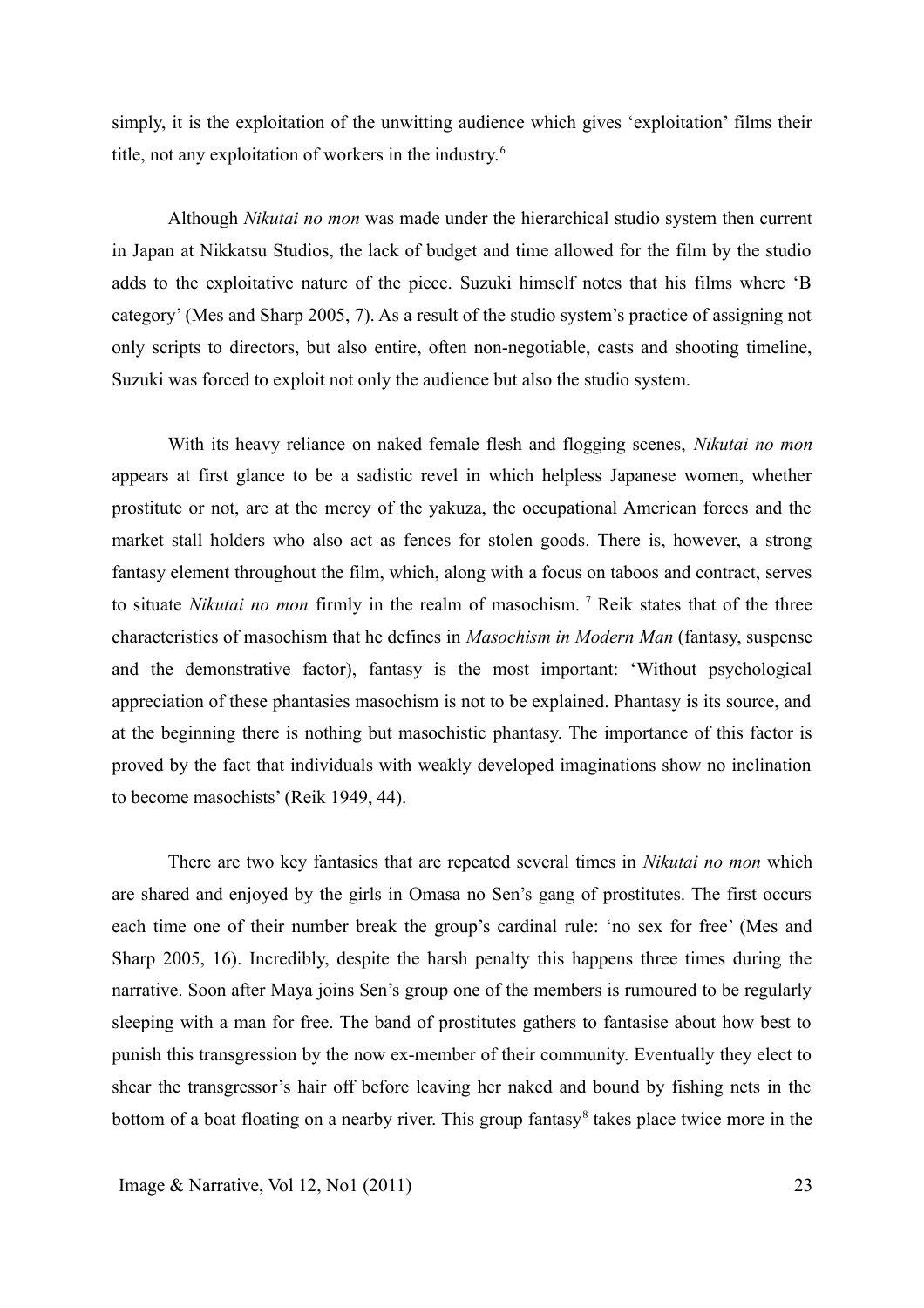film as the 'no sex for free' rule is broken by first the eldest member of the group, Machiko who at 23 is a war widow and something of an anomaly, and finally by Maya herself. Each time this fantasy takes place the three main girls, scarlet clad Sen, yellow wearing Roku and Miyo who dresses in purple, discuss in detail the suitability of each punishment before carrying out their plans in vivid detail.

It is these 'flogging' scenes that are the focus of *Nikutai no mon* as a '*roman porno*.' They flirt with the very limits of censorship while playing up to and constructing stereotypical bondage poses. As Douglas Slaymaker points out, it was these scenes that 'garnered [*Nikutai no mon* m]uch popularity in Shinjuku theatres' (2004, 59). Nikkatsu studios later released a second adaptation of the Tamura novel, also named *Nikutai no mon* in 1977 which lacks the 'heavy stylised melodrama' that sets Suzuki's adaptation apart from other films of the period (Mes and Sharp 2005, 16). In Suzuki's version the shocking imagery of the flagellation scenes is mirrored by the graphic slaughter of a bull stolen by the exsoldier Ibuki. It is hard to miss the social commentary implied by the image of two prostitutes walking hand in hand carrying packets of stolen and bloody meat to sell on the black market. There is also an eerie visual echo in the expressions on the gang's faces as they gather to watch Ibuki slaughter the bull and their faces as they close in on their prey during the punishment scenes.

These punishment scenes, though often described as sadistic, are the result of the breaking of the masochistic contract. Upon casting her lot with Sen and her girls, as mentioned above, Maya is informed of a lengthy list of rules and the retribution due if any of these are violated. These are not exchanges of pleasure and pain, neither the masochist's pleasure in anticipating pain, nor the sadist's in inflicting it. It is only the audience (the film going spectator and, in one scene, Ibuki) detached from the spectacle who are in a position to derive any pleasure from the flogging scenes. <sup>9</sup> There is, in addition, a parallel with Freud's essay "A Child is Being Beaten" ('a prostitute is being beaten' perhaps?). In this case, however, it is not the father who is beating the son as punishment for desiring the mother, but the mother/leader (Omasa no Sen) who beats the child for falling in love with the adult other. As falling in love is a danger to the girl's profession, this act then can almost be read as being committed *out of love*, making Sen the loving inflictor of pain of Deleuze's masochistic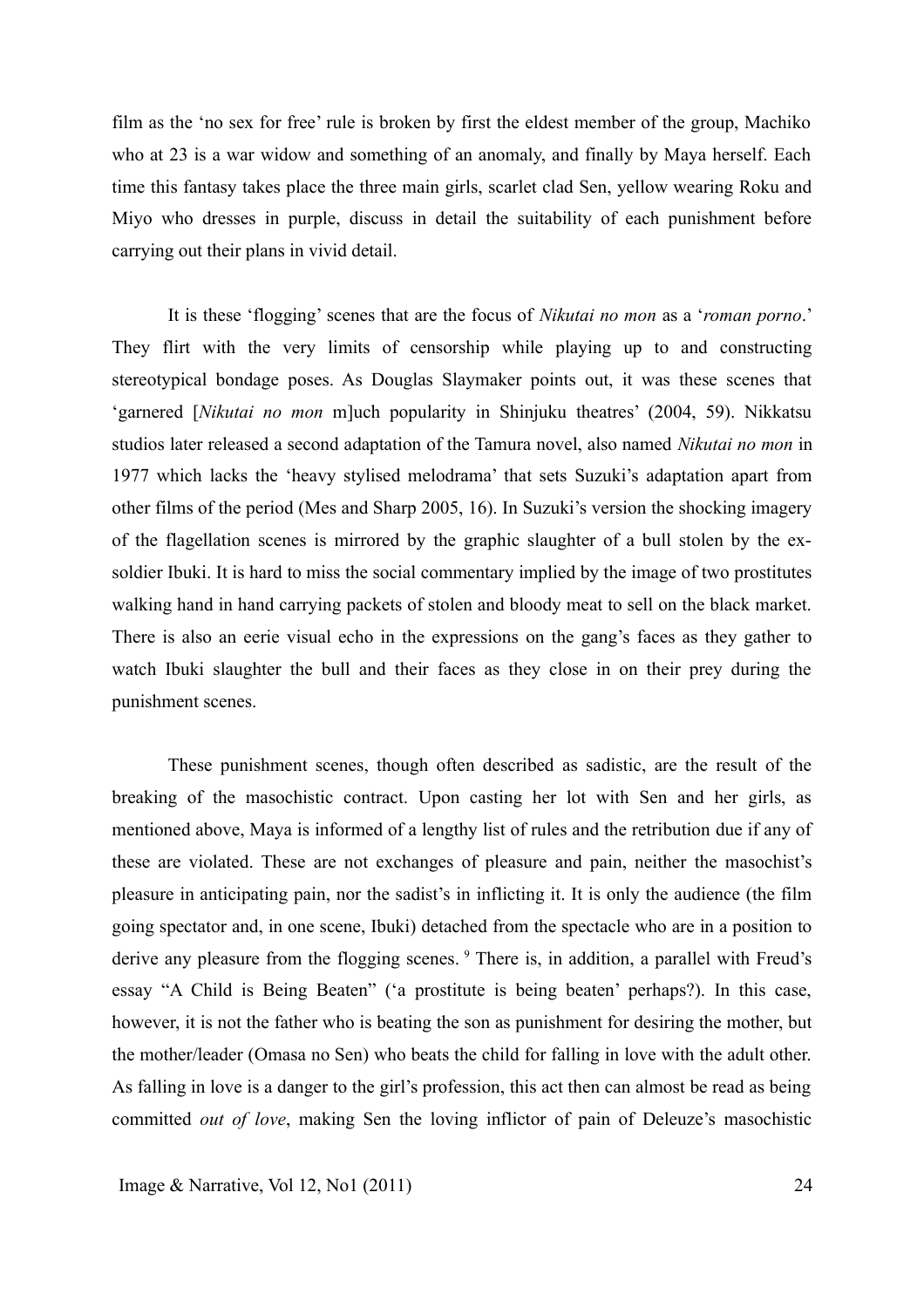theory.

Once the 'no sex for free' rule is broken, Maya finds herself on the other side of the 'Gate of Flesh' of the title of the film. Now that she has experienced sexual pleasure she can never return to the shallow constructed world of the other girls who, although they sell their bodies have never experienced 'fleshly joy' (Tamura 1978, 34) In Slaymaker's reading of the original text, in the world of Tamura's "*Nikutai no mon*," sex exchanged for pleasure or love means a necessity for adult responses which threaten the stability of the small community in which the girls exist.

The second set of fantasies builds on the system of representing the members of Omasa no Sen's gang by colour mentioned above. The four members of the gang, Sen, Roku, Miyo and Maya (in green) are the only characters dressed in blocks of colour, making them stand out against the technicolour jumble of the other prostitutes and yakuza in their garish prints. Suzuki states that he associates certain characteristics with different colours. By dressing each girl in a different colour, he is giving a short hand description of character for those who have the literacy to read his message. Sen's red dress and head band hint at her volatile nature while Maya's green indicate her innocence and naiveté (for Suzuki green is also a symbol of peace: 'if that war had not happened, Maya would have been a quite ordinary woman' - Suzuki 2000). Of the remaining girls: chubby Roku is aptly dressed in cheerful yellow while Miyo's purple hints at her compliance (Mes and Sharp 2005, 16). The first girl to be tortured and cast out is dressed all in white. Her white clothes both associate her with the group through their single colour, while at the same time foreshadowing her imminent demise – think of the associations of white in Japanese traditions: white is the colour of death and rebirth. Suzuki states that: 'Through Noh and Kabuki we see the beauty of a form of expression that unites colour and form. I am a maker of entertainment films, but I tried to reflect in my work Japanese traditions of beauty' (2000).

 This series of fantasies, one for each remaining prostitute, departs entirely from the world of the film (*ibid.*). The sequence stands out as even with its pounding, pulse like drum soundtrack, earlier flashback depicting/implying Maya's rape at the hand of American GIs conforms to the constructed reality of the film. Each girl is shown posed against a 'theatrical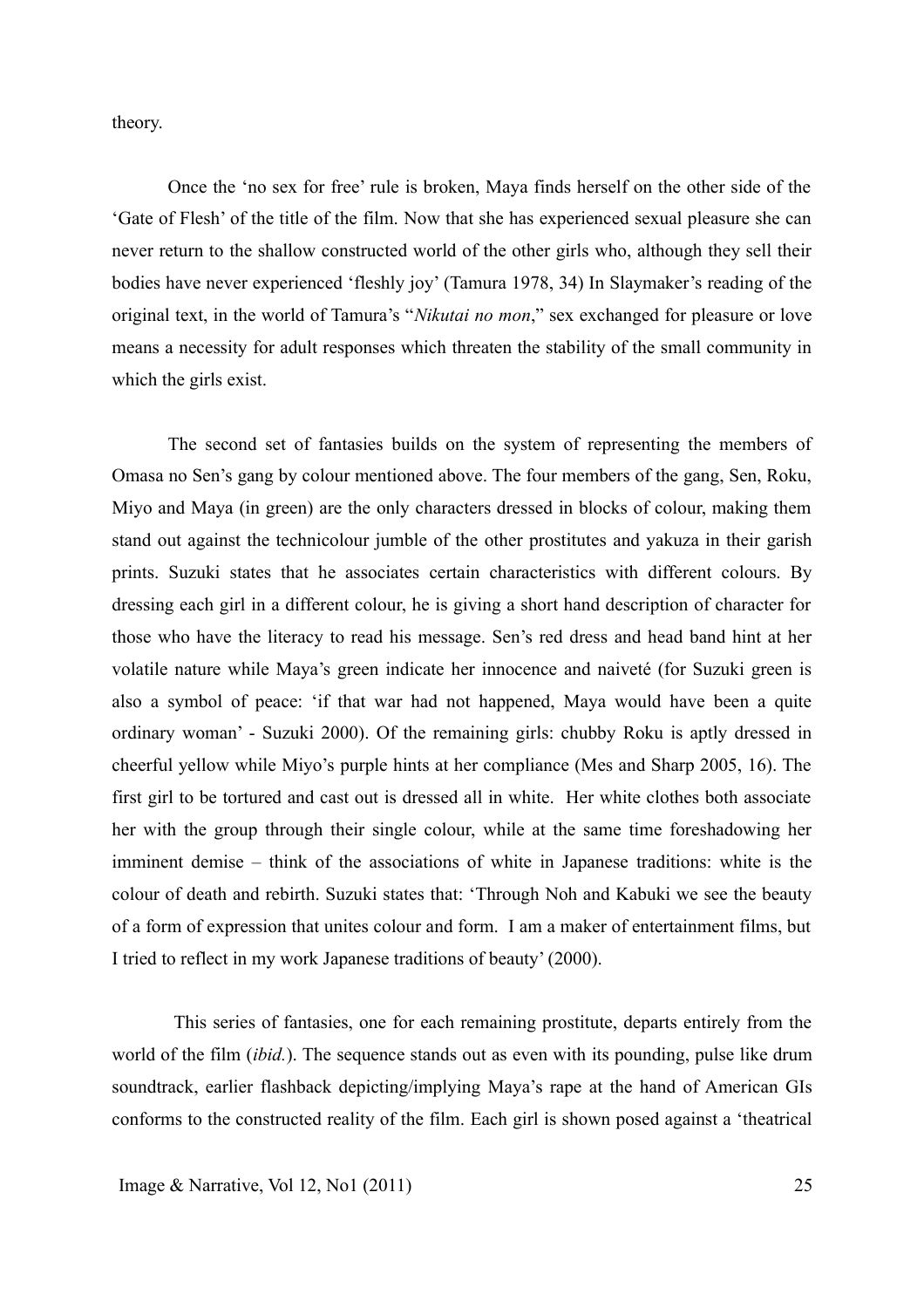backdrop' (Mes and Sharp 2005, 16) that matches her assigned colour: Sen sits amongst a vivid red wasteland; Maya stands as if a 'crucified prophet had draped her in a green veil' (Suzuki 2000). Alone in their own world, each girl expresses the inner desires and feelings that the arrival of Ibuki arouses in her. It is these scenes, more than any other in *Nikutai no mon* regardless of the film's many stylised theatrical elements, that are highly suggestive of a Japanese artistic aesthetic. It is because of these sequences that the film lends itself to being examined alongside manga.

#### **Ladies' Comics**

If a (s)exploitation film such as *Nikutai no mon* exploits the desires of its audience, then Ladies' Comics not only exploit their audience, they guide and create it. Ladies' comics as a genre of manga first appeared in the late 1980s, having emerged out of the immensely popular *shōjo manga* that has existed in Japan since the 1950s (Jones 2005, 98). As the original audience of *shōjo manga* grew up so too did the types of publications available to them. In 1980 *Be Love* was published by Kodansha and is recognised as the first 'ladies' comic' (Ogi 2003). At the end of 1980 there were only two recognised ladies' comics in production. By the end of the decade this number had risen to over fifty (*ibid.*). It is significant that the genre emerged in the 1980s when 'working women disrupted sexist myths which presented working women as unattractive and sexually frustrated' and began to enjoy a relatively new economic and sexual freedom (*ibid.*).

From a study of 'One hundred and eighty-four (184) stories in two dozen volumes of *Reidikomi* published in 2000' Kinko Ito surmises that the themes of Ladies' Comics include: 'love, mate selection, marriage, and family that women encounter in their everyday life whether they are single career women or housewives' (Ito 2002, 18). While nudity, violence and sex are included in most stories, there are differing levels the equivalent of G through to NC17+, R18+ or X18+ ratings (*ibid.*). While the genre and phenomenon of ladies' comics is fascinating as a whole (Jones notes that: 'Ladies' comics clearly transgress a range of "boundaries" – surely part of what makes them at once fascinating and abhorrent to so many – Jones 2005, 107) in this article I am concerned only with those that have a masochistic story line, the so called S&M manga.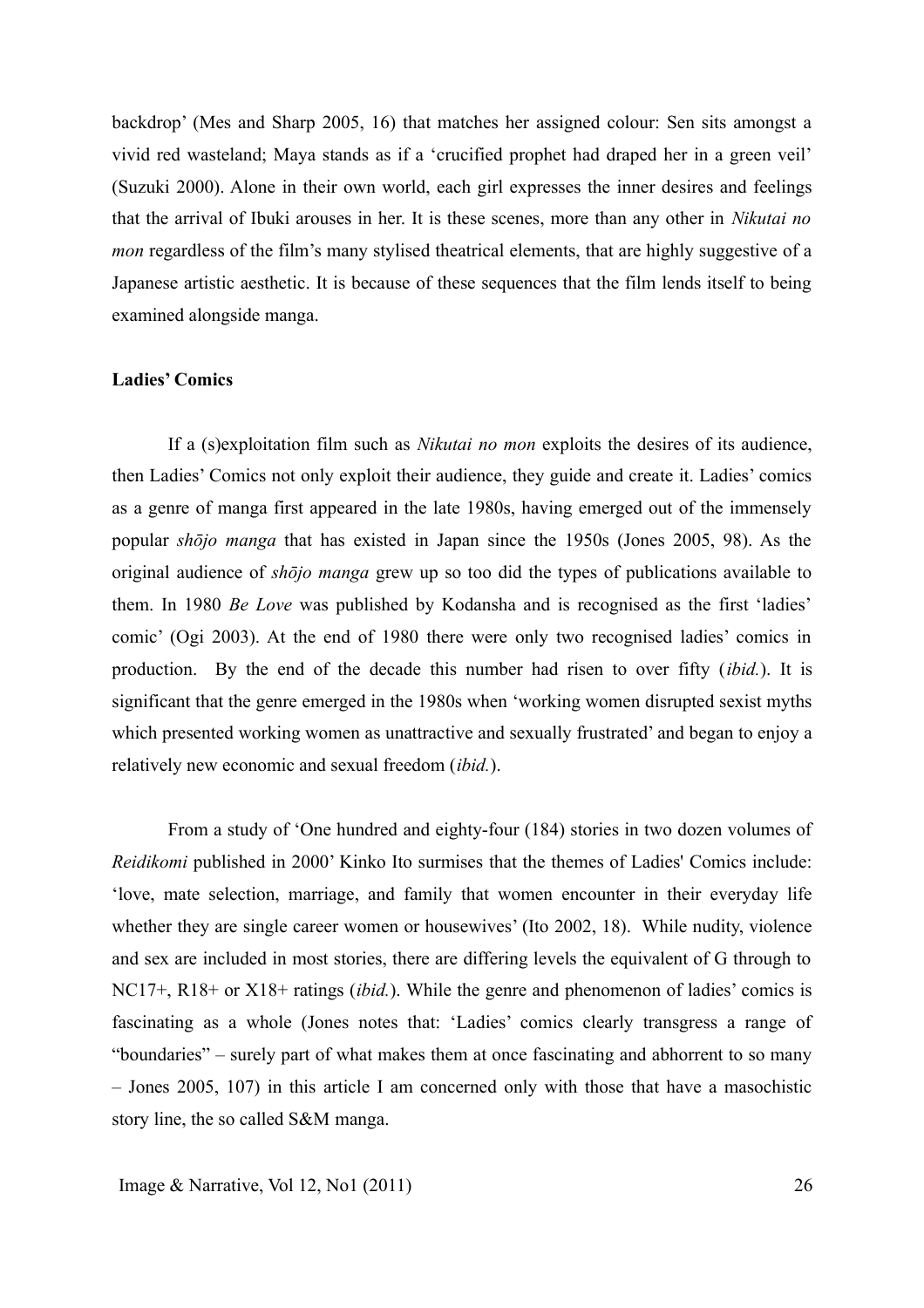This 'S&M' subgenre is part of the common misconception of the compatibility of sadism and masochism in the form of sadomasochism. This is due in part, as mentioned above, to Freud's early definition of masochism as nothing more than a 'by product of sadism' (Studlar 1988, 11). Let me reiterate that for a masochist, the conventions and practices of the sadist are unintelligible, unacceptable and, above all, un-pleasurable. The belief that the partner/victim of the sadist is a masochist is completely unworkable. Deleuze explains that in sadistic relations 'the victim cannot be masochistic, not merely because the libertine[, a term that de Sade of uses to refer to his sadistic heroes,] would be irked if she [the victim] were to experience pleasure but because the victim of the sadist belongs entirely in the world of sadism and is an integral part of the sadistic situation' (Deleuze 1991, 41).

In the same way that the visual focus of *Nikutai no mon* as a (s)exploitation/*roman porno* is the bodies of the prostitutes,<sup>10</sup> the visual focus of Ladies' comics are the bodies of the female protagonists. In her analysis of the *manga* "*Futari no Nijikai*" <sup>11</sup> ("Second Party for Two" Madono Yuki 1999), a 'typical ladies' comics story' (Shamoon 2004, 90), Deborah Shamoon details this focus on the female body of the protagonist. A married woman follows a colleague into a separate room at a work function. Throughout the story there are numerous and extensive close-ups of her face and body, 'specifically her sexual organs,' almost to the point of excluding her male lover (Shamoon 2004, 92). Indeed, according to Shamoon, the images of the male are included only in their relation to the female protagonist's level of pleasure. For example, the eventual penetration scene is drawn in one panel that takes up the entire page highlighting the moment as a key point in the narrative. However, while the female's body is depicted in full, her male lover is indicated only by a few 'speed' lines indicating the 'rapid' movement of his penis (*ibid.*).

Given this emphasis on the female body, is easy to see why, as mentioned above, some critics find it hard to appreciate the differences between ladies' comics and *ero manga*. The scopophillic nature of the genre, especially the emphasis on the naked female form, seems more in keeping with notions of the male gaze than with *manga* written for the enjoyment of, and consumption by other women. By employing the female form, ladies' comics provide women who are otherwise not 'allowed to be in a subject[ive] position for their sexuality and pleasure, with a space in which they can acknowledge and accept their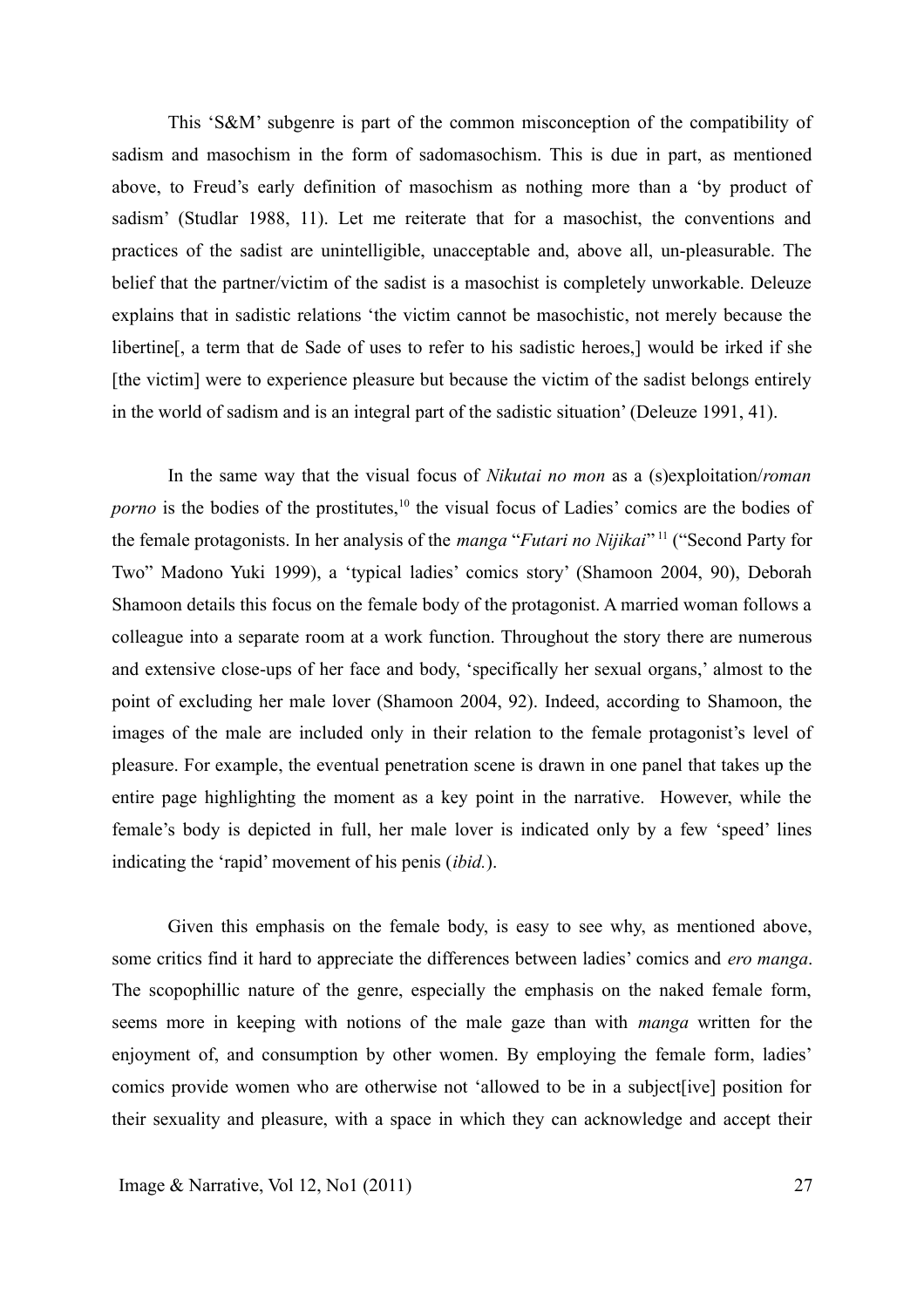sexuality' (Ogi 2003).They present a positive sexuality, showing women who enjoy their sexual affairs in a forum that is more age appropriate for both women writers and readers than parent genre of ladies' comics, *shōjo manga* (*ibid.*). These images suggest women are able to gain a subjective position from which can look at and objectify males. However, Ogi Fushimi points out that as these texts are written for a solely female audience, it is impossible to say definitively that ladies' comics challenge male/female power relationships as they have little to no affect on male readers (*ibid.*).

How does the emphasis on the female body alter in the case of the so called S&M ladies' comics? What does the addition of the leather harnesses *de rigour* and 'toys' add to the mix? In *Bad Girls of Japan*, Gretchen Jones looks at two masochistic ladies' comics written and drawn by the so-called 'Queen of Ladies' comics' Watanabe Yayoi (Jones 2005, 99). The emphasis on the female body in these comics, "Bachelor Party" (2000) and "The End" (2003), is none to dissimilar to that which Shamoon makes note of: the prominence of large breasts, the focus on female genitalia, which Jones notes is often 'disguised' by flowers or patterns, and the near omission of the phallus (Jones 2005, 110). The work of Watanabe is filled with images of violence towards women. Her characters relish 'physical and psychological abuse, humiliation and even rape' (Jones 2005, 100). The storylines in the works that Jones examines also follow similar paths. At the beginning of most ladies' comics the protagonist is hesitant to engage in sexual activities, however she is usually coerced (or forced) and ends up experiencing extreme pleasure by the end of the story, often with the promise to either meet with the lover again or resulting in some kind of marriage or long term partnership.

Jones' primary concern is that of a feminist critic when dealing with masochism: 'One feminist critic has written that "Masochism presents a theoretical challenge to feminist politics because of its apparent relish of subservience in place of an abhorrence of oppression"' (Jones 2005, 98). Jones accepts this challenge and presents a case based on Deleuze's theories of masochism.<sup>12</sup> In this realm, if the female is the masochist then it is her desire and her fantasy that her 'torturer' re-creates *purely for the pleasure of the masochist*. If the female takes on the role of the 'torturer' then she fulfils the role of the 'loving inflictor of punishment' simultaneously both 'love object and controlling agent' (Delezue 1991, 15;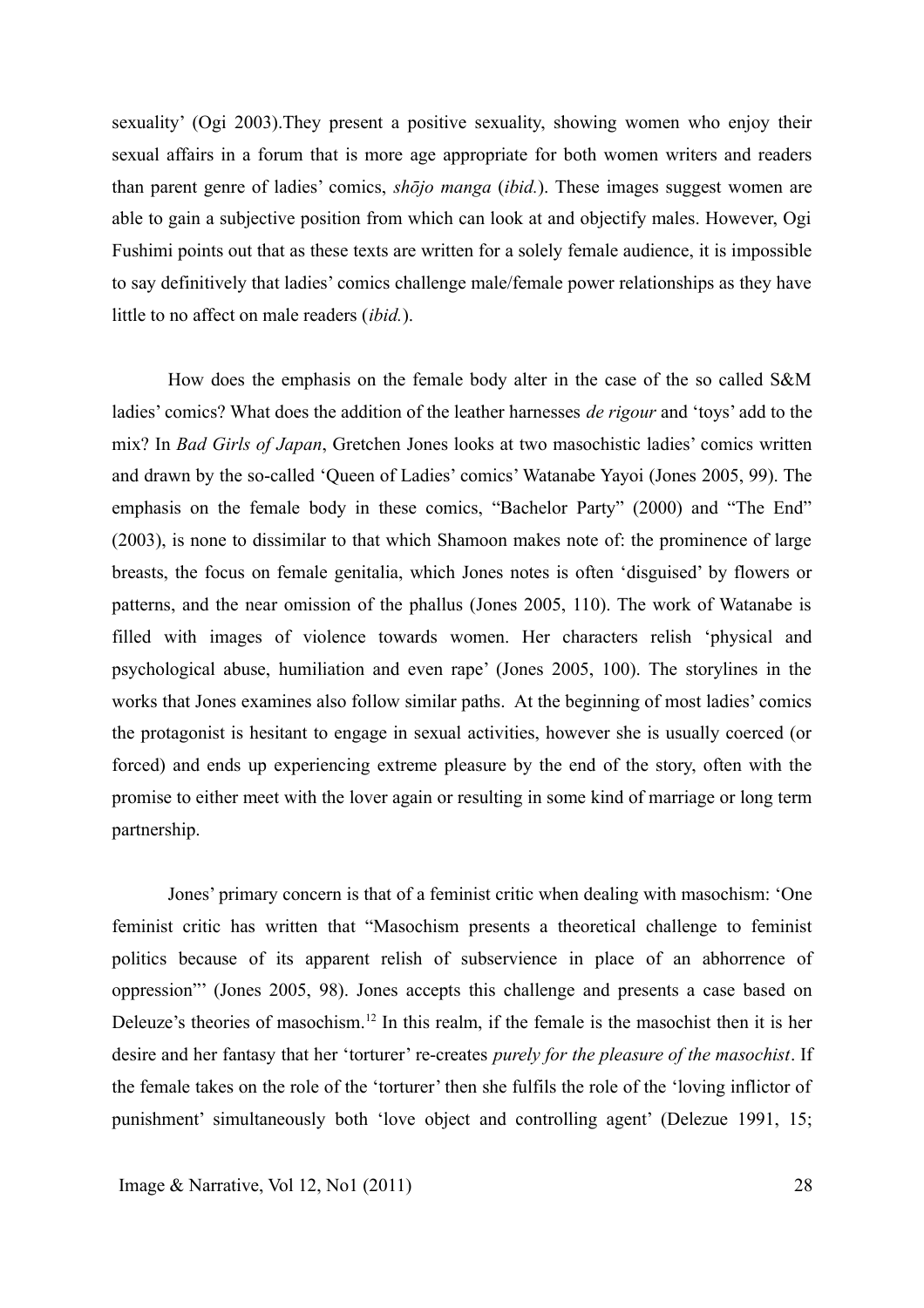Studlar 1988, 14). It is Jones' contention that the representation of the female body as shown in ladies' comics challenges commonly held ideas regarding 'women, pornography and desire' (Jones 2005, 107-108). The masochistic element in ladies comics provides a 'powerful means for the female character to access her own sexual desire' (Fujimoto 1992).

The focus on the female body as commonly presented in ladies' comics serves to make the bridge between reading and fantasy somewhat shorter for the reader. This representation of the female form, unlike that examined in exploitation films above, is presented to the female reader not because she desires the female protagonist, but because she desires to become the female protagonist. Ladies' comics serve as a facilitator for the reader's fantasies, whether they are of a masochistic nature or not.

## **Conclusion**

In this article the representation of women in Japanese (s)exploitation films and ladies' comics has been explored in terms of their use of masochistic imagery. The representation of the female form in both exploitation films and in ladies' comics responds to a demand (spoken or otherwise) from the audience. Both medium serve as a means of escapism and a gateway to fantasy. However, while the representation of the female form in (s)exploitation films corresponds with commonly held theories of the scopophillic gaze, those in ladies' comics serve to subvert the expected and accepted 'status quo' (Jones 2005, 108).

#### **Notes**

<sup>5</sup>At the time of *Nikutai no Mon*'s release the Japanese film board classified films as either general or adult release depending on their content. Suzuki Seijin; Takeo Kimura. (2005).*Gate of Flesh*

Hamano, Sachi. Informal question time, Ninth International Women in Asia Conference  $29<sup>th</sup>$ September to  $1<sup>st</sup>$  October 2008. Hamano Sachi is a female director who has worked both independently and in the Japanese studio system predominantly in making '*pink eiga*' or erotic movies and more recently dramatic movies.

<sup>&</sup>lt;sup>2</sup> Krafft-Ebing defines masochism as: "the opposite of sadism  $\ldots$  the wish to suffer pain and be subjected for force." Quoted Studlar, Gaylyn. 1988. *In the Realm of Pleasure: Von Sternberg, Dietrich, and the Masochistic Aesthetic*. New York: Columbia (10)

<sup>&</sup>lt;sup>3</sup> Although I use this term with caution, there are few other alternatives – neither 'consort' nor 'partner' conveys the full range of meaning, nor do BDSM (Bondage and Discipline, Dominance and submission, Sadism and Masochism) terms such as 'Dominant' or 'Dom' apply outside of the BDSM community.

<sup>&</sup>lt;sup>4</sup> This usage of the term 'M' is garnered from my own conversations whilst in Japan between 2003 and 2010. A common complaint made by my female friends was 'I can't go out with *him*, he's too much of an 'M,' I want an 'S.''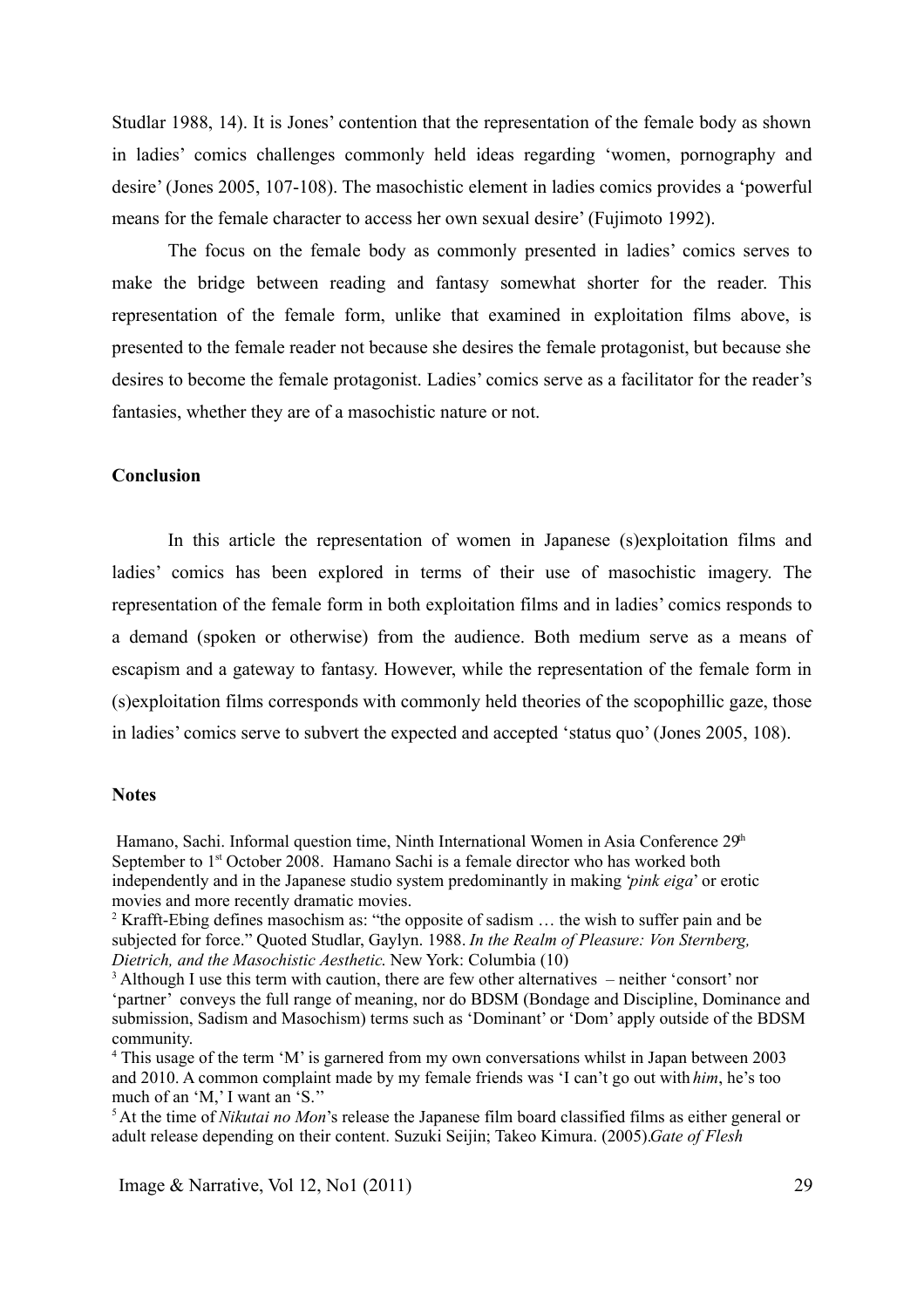*(Interviews)* [DVD]. The Criterion Collection. Retrieved on 06/09/2008.

<sup>6</sup>Which may or may not exist/have existed in the film industry. Though fascinating, this issue is not the focus of this article.

<sup>7</sup>This focus is also present in the Tamura novel: 'When Omasa no sen and the self-named Asada sen are unclothed, their breasts do not yet swell with mature fullness. They are nineteen but their skin lacks the glow one expects, their muscles lack a healthy plumpness. The paleness of their bodies seems a trifle sickly.' Tamura, Tajiro, "Nikutai no mon," in *Tamura Tajiro, Kane Tatsuo, Ohara Tomie shu*, Tokyo: Chikuma Shobo, 1978 (33) quoted in Slaymaker Douglas N. 2004. *The Body in Postwar Japanese Fiction*. London and New York: Routledge Curzon (57).

<sup>8</sup>By which I mean a fantasy that each member of the group has, not a fantasy that the group as a whole shares.

<sup>9</sup>A more complete analysis of this scopophilic element of the beating sequences is too long to include here. I acknowledge the work of Laura Mulvey: the premise that dominant narrative cinema's visual pleasures rest on male psychic mechanisms – fetishism, voyeurism, and scopophilia – which inscribe pleasurable (and power-laden) patterns of looking between spectator and screen.

<sup>10</sup>Even the title characters *nikutai*, *niku*, meat/muscle and *tai*, body, hint at the 'carnal and physical' and form the 'ground for individual identity.' Slaymaker Douglas N. 2004. *The Body in Postwar Japanese Fiction*. London and New York: Routledge Curzon (8).

 $11$  A *nijikai*, or second party, is the second venue of an evening of drinking.

<sup>12</sup> Although Jones does not define her position as such in this article, in her other work on masochism, especially that on Kōno Taeko, she returns repeatedly to Deleuze's work.

## **Bibliography**

Allison, Anne. 1996. *Permitted and Prohibited Desires: Mothers, Comics and Censorship in Japan*. Boulder, Colorado: Westview

Deleuze, Gilles. 1991. "Coldness and Cruelty" in *Masochism*. New York: Zone

- Fujimoto, Yukari. 1992. "Onna no yokubō no katachi" redezu komikku ni miru onna no sei gensho" [The Shape of Women's Desire" Women's Sexual Fantasies as Seen in Ladies' Comics] "Porunogurafi" [Pornography]. *Nyu Feminizumu Rebu* [New Feminism Review]3: 70 -90 quoted in Shamoon, Deborah. 2004. "Office Sluts and Rebel Flowers" in Linda Williams ed *Porn Studies*. London: Duke UP
- Freud, "A Child is Being Beaten".1919 in *Sexuality and the Psychology of Love*, ed. Phillip Reiff (New York: Macmillan/Collier 1963)
- Ito, Kinko. 2002. "The World of Japanese Ladies' Comics: From Romantic Fantasy to Lustful Perversion." *Journal of Popular Culture* Vol.36, Iss.1: 68-85.
- Jones, Gretchen I. 2005. "Bad Girls Like to Watch: Writing and Reading Ladies Comics" in *Bad Girls of Japan* ed Laura Miller and Jan Bardesly. New York: Palgrave/MacMillion

Lagache Daniel. "Situation de l'aressivité," *Bulletin Psychology* 14:99-112 quoted in Studlar,